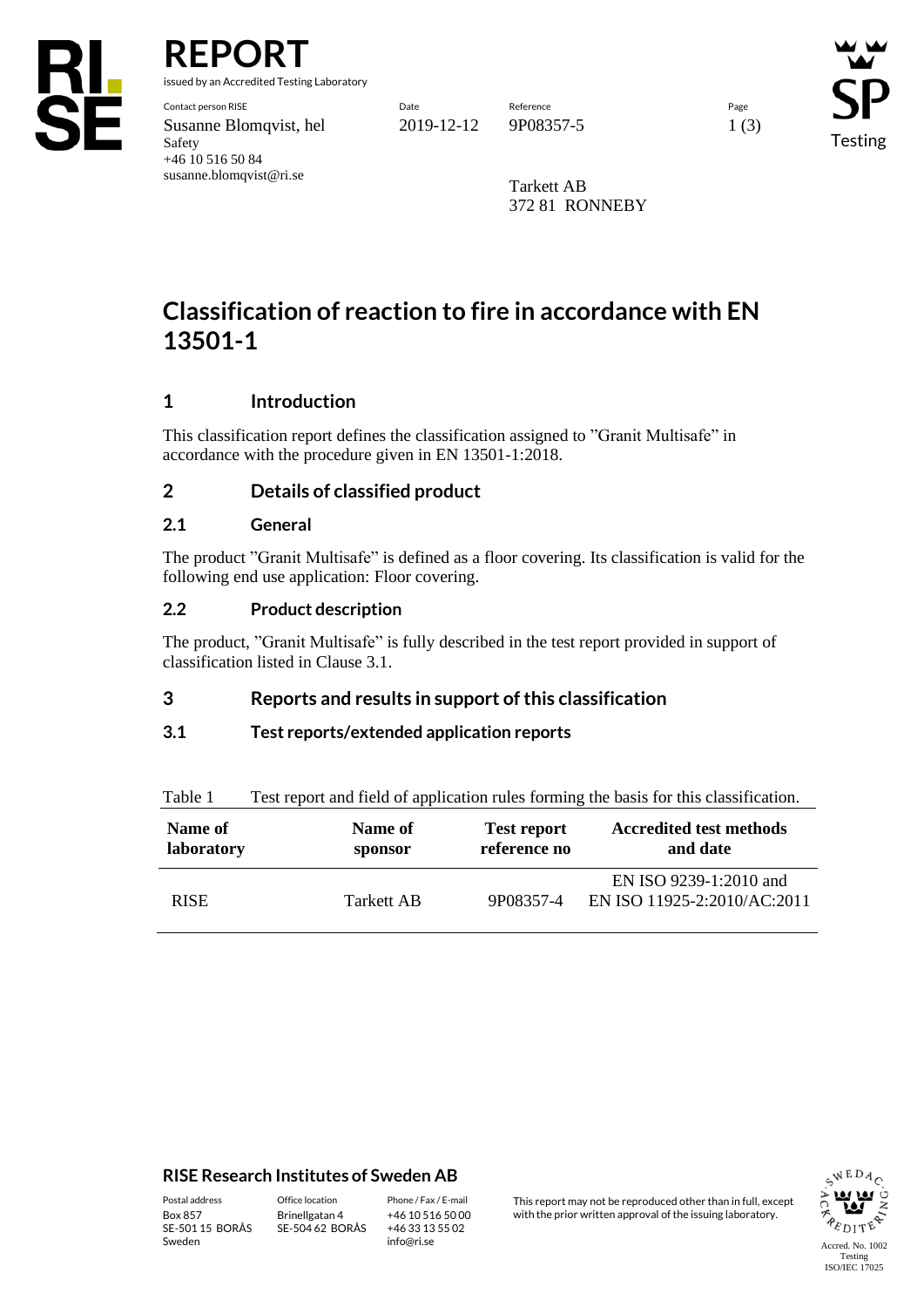**RL<br>SE** 

## **3.2 Test results**

Table 2 Test results showing the worst case as found in the test program performed.

| Test method    | Parameter               | Number<br>of tests | Results                            |                         |
|----------------|-------------------------|--------------------|------------------------------------|-------------------------|
|                |                         |                    | Continuous<br>parameter<br>mean(m) | Compliance<br>parameter |
| EN ISO 11925-2 |                         | 6                  |                                    |                         |
| 15 s exposure  | $Fs \leq 150$ mm        |                    | $\left( -\right)$                  | Compliant               |
| EN ISO 9239-1  |                         | 4                  |                                    |                         |
|                | Critical flux $(kW/m2)$ |                    | 10.2                               | Compliant               |
|                | <i>Smoke</i> (%.min)    |                    | 206                                | Compliant               |
| (              |                         |                    |                                    |                         |

(-) : not applicable

## **4 Classification and field of application**

#### **4.1 Reference of classification**

This classification has been carried out in accordance with clause 12 and 15 of EN 13501-1:2018.

#### **4.2 Classification**

The product called "Granit Multisafe" in relation to its reaction to fire behaviour is classified:

 $\mathbf{B}_{\text{ fl}}$ 

The additional classification in relation to smoke production is:

s1

The format of the reaction to fire classification for floorings is:

| Fire Behaviour |  | <b>Smoke Production</b> |  |  |
|----------------|--|-------------------------|--|--|
| $B_{fl}$       |  |                         |  |  |

# **Reaction to fire classification:** *Bfl-s1*